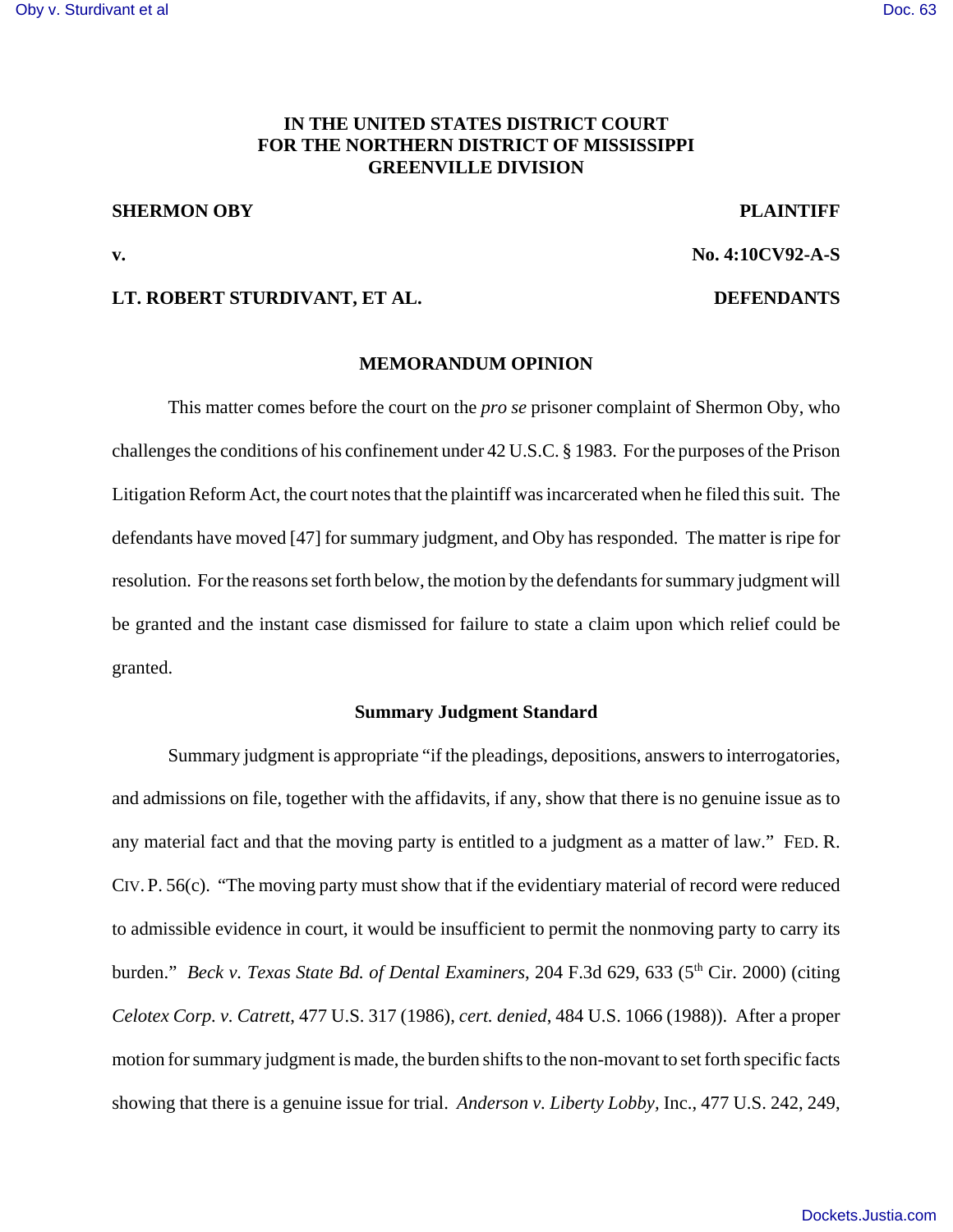106 S. Ct. 2505, 2511, 91 L. Ed. 2d 202 (1986); *Beck*, 204 F.3d at 633; *Allen v. Rapides Parish* School Bd., 204 F.3d 619, 621 (5<sup>th</sup> Cir. 2000); *Ragas v. Tennessee Gas Pipeline Company*, 136 F.3d 455, 458 (5th Cir. 1998). Substantive law determines what is material. *Anderson*, 477 U.S. at 249. "Only disputes over facts that might affect the outcome of the suit under the governing law will properly preclude the entry of summary judgment. Factual disputes that are irrelevant or unnecessary will not be counted." *Id.*, at 248. If the non-movant sets forth specific facts in support of allegations essential to his claim, a genuine issue is presented. *Celotex*, 477 U.S. at 327. "Where the record, taken as a whole, could not lead a rational trier of fact to find for the non-moving party, there is no genuine issue for trial." *Matsushita Elec. Indus. Co. v. Zenith Radio Corp.*, 475 U.S. 574, 587, 89 L. Ed. 2d 538 (1986); *Federal Savings and Loan, Inc. v. Krajl*, 968 F.2d 500, 503 (5<sup>th</sup> Cir. 1992). The facts are reviewed drawing all reasonable inferences in favor of the non-moving party. *Allen*, 204 F.3d at 621; *PYCA Industries, Inc. v. Harrison County Waste Water Management Dist.*, 177 F.3d 351, 161 (5th Cir. 1999); *Banc One Capital Partners Corp. v. Kneipper*, 67 F.3d 1187, 1198  $(5<sup>th</sup> Cir. 1995)$ . However, this is so only when there is "an actual controversy, that is, when both parties have submitted evidence of contradictory facts." *Little v. Liquid Air Corp.*, 37 F.3d 1069, 1075 (5th Cir. 1994); *see Edwards v. Your Credit, Inc.*, 148 F.3d 427, 432 (5th Cir. 1998). In the absence of proof, the court does not "assume that the nonmoving party could or would prove the necessary facts." *Little*, 37 F.3d at 1075 (emphasis omitted).

## **Undisputed Material Facts**

Oby claims that the defendants assaulted him on January 20, 2010, while he was housed at the Mississippi State Penitentiary. Medical personnel examined him the next day and found no injuries whatsoever. Oby filed a grievance through the Administrative Remedies Program ("ARP"),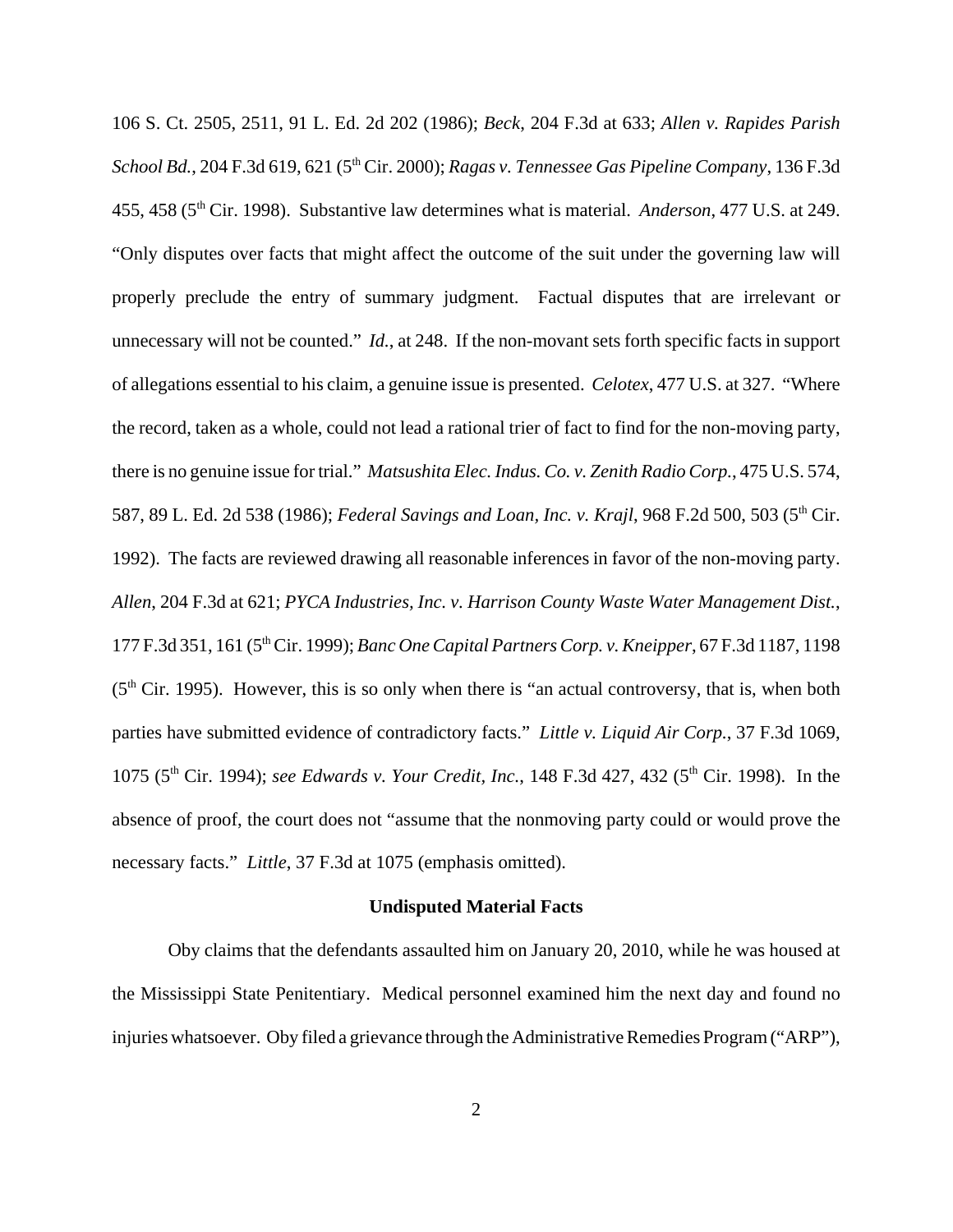and officials investigated his claims. Included in the ARP investigation was the Medical Record dated January 21, 2010, in which Oby claimed that he was "beat up by c/o." However, upon observation by Nurse Jaretta Jones, "inmate had no cuts, abrasions, bruises, or any evidence of being in an altercation." Dr. Lorenzo Cabe at the Mississippi State Penitentiary ("MSP") reviewed Oby's records and also found no evidence of physical assault. The defendants provided Oby's full medical record with the instant motion. After officials reviewed Oby's prison file regarding allegations of misconduct on January 20, 2010, Oby did not receive a rule violation report.

## **De Minimis Injury**

Oby claims that the defendants used excessive force against him in violation of the Eighth Amendment. This claim must fail based upon the evidence in the record. In order to balance the constitutional rights of convicted prisoners with the needs of prison officials to effectively use force to maintain prison order, the Supreme Court has held that to establish liability on the part of defendants the plaintiff must prove the force was applied "maliciously and sadistically to cause harm," and not "in a good-faith effort to maintain or restore discipline . . . ." *Hudson v. McMillian*, 503 U.S. 1, 6-7, 112 S. Ct. 995, 117 L. Ed. 2d 156 (1992) (citing *Whitley v. Albers*, 475 U.S. 312, 320-21, 106 S. Ct. 1078, 89 L. Ed. 2d 251 (1986)); *see Rankin v. Klevenhagen*, 5 F.3d 103 (5<sup>th</sup> Cir. 1993). However, "[n]ot every malevolent touch by a prison guard gives rise to a federal cause of action." *Hudson*, 503 U.S. at 9 (citation omitted). "The Eighth Amendment's prohibition of 'cruel and unusual' punishment necessarily excludes from constitutional recognition *de minimis* uses of physical force, provided that the use of force is not of a sort 'repugnant to the conscience of mankind.'" *Id.* at 9-10 (citation omitted). Moreover, "[i]n cases post-*Hudson*, 'certainly some injury is still required." *Rankin*, 5 F.3d at 108; *see also Knight v. Caldwell*, 970 F.2d 1430 (5<sup>th</sup> Cir. 1992),